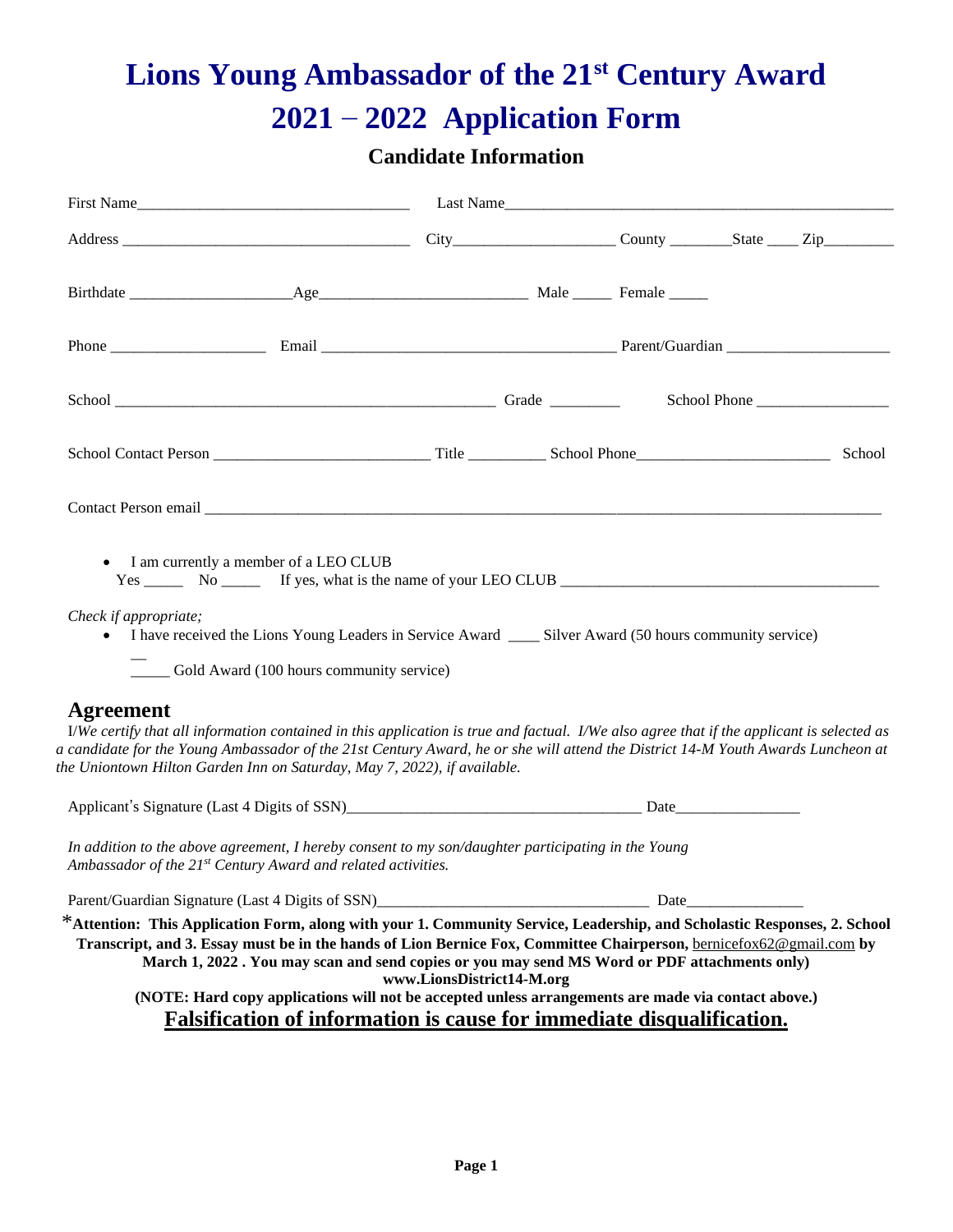#### **I. Community Service (35 points)**

A. List specific community service activities, projects, and events in which you have been involved during the past three (3) years and describe your role in executing them including: Activity/Project/Event; People/Institution that benefited from service, and; Estimated hours of service.

B. Describe how you demonstrated leadership skills and showed initiative for two to three major community service activities, projects or events during the past three (3) years.

C. What specific results were achieved through your community service? (i.e., number of people served, goals reached, services created, funds raised, etc.)

D. Explain what you have learned and how you have benefited by being involved in community service.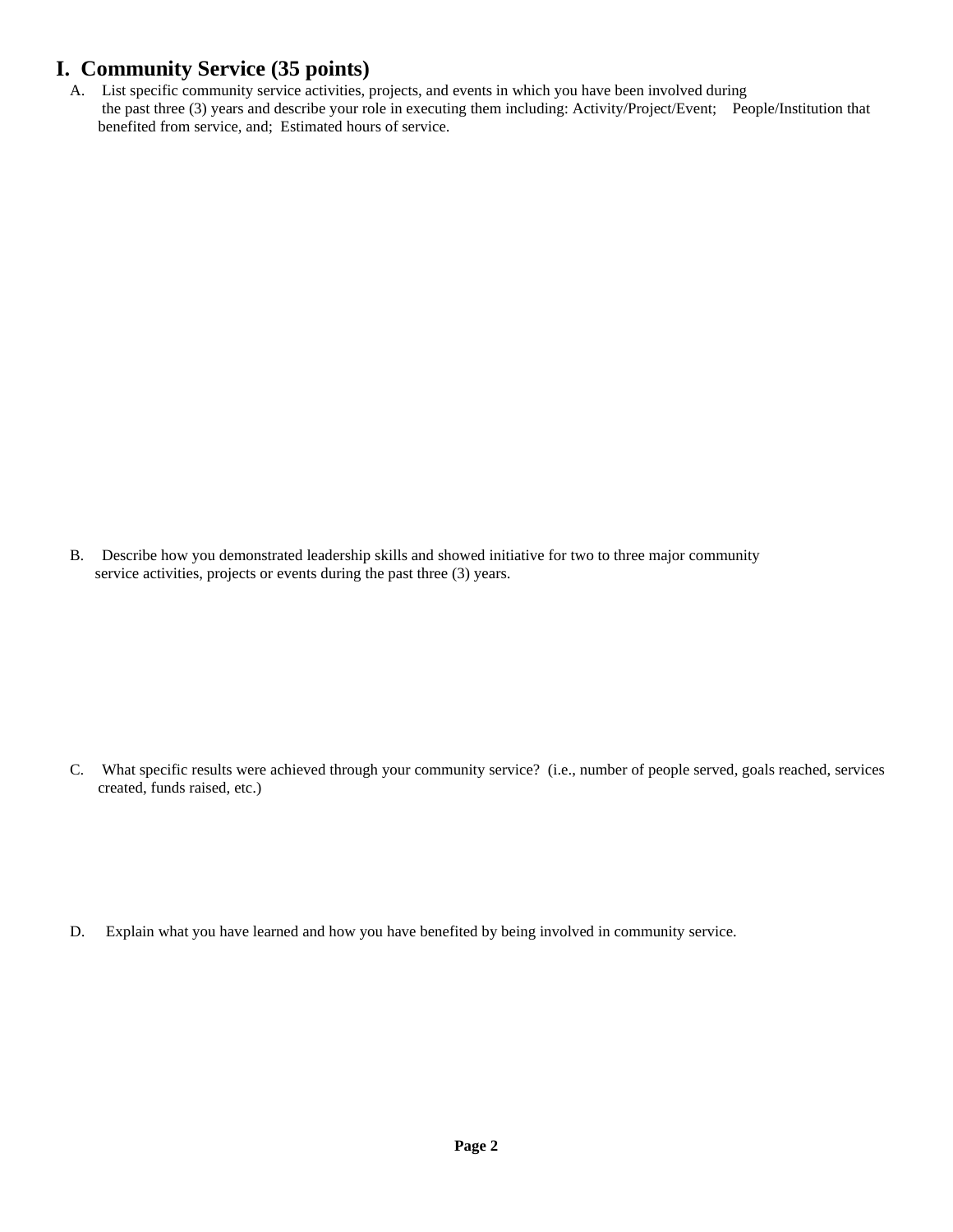#### **II**. **Leadership Accomplishments (25 points)**

- A. List the leadership roles you have filled in the past three years including:
- 1. Dates 2. Leadership role 3. Organization/group

B. Explain what your leadership has accomplished for yourself and for the organization/group you helped lead.

#### **III. Scholastic Achievement (15 points)**

Please attach a copy of a school transcript that reflects courses completed and grades achieved over the past three (3) years. List any honors, awards or scholarships you have received as a result of your scholastic achievement.

1. Date 2. Honor, Award or Scholarship 3. Honor/Award/Scholarship Criteria